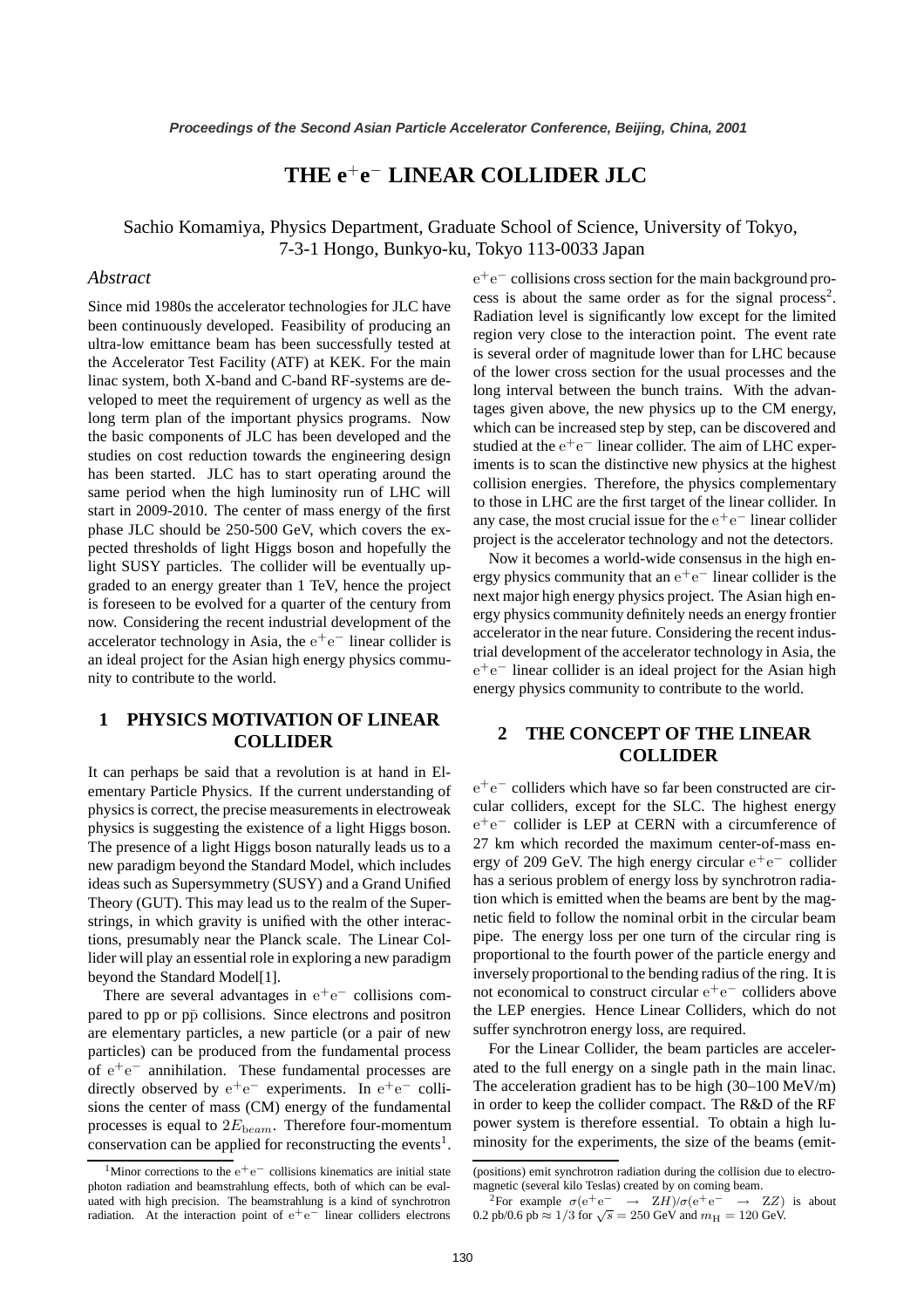tance) has to be small, since the repetition rate and the number of electrons or positrons per bunch are limited by the RF power.

## **3 THE PHYSICS PROGRAM AND THE SCHEDULE**

The design concept of the  $e^+e^-$  Linear Collider and its upgrade program have to be determined by the physics capability considering the timing of the project, and the available technology at the time. The study of the light Higgs boson is the most urgent and crucially important subject in determining the direction of Elementary Particle Physics in the near future. The physics threshold unambiguously known is the top quark pair production. Therefore the center of mass energy of the LC should be 250–500 GeV where these urgent and critical physics is expected. The SUSY threshold might also be reached by the 500 GeV Linear Collider. The  $e^+e^-$  LC must start operation when the high luminosity run of LHC starts around 2009–2010. To meet these targets within the relevant timing, the first phase Linear Collider should be constructed with minimum time duration and with relatively low construction cost. The first phase Linear Collider should therefore be designed with a basically existing technology which fulfills the energy and luminosity requirements for the physics program.

Contemplating on the past transitions between LEP1 and LEP2, and TEVATRON Run1 and Run2, it is expected to take at least seven years to fully study the physics in the energy range during the first phase. Now R&D on high gradient acceleration technologies are carrying out at KEK, SLAC and CERN. During the first phase, the R&D has to be continued and the upgrade strategy must be investigated by examining (1) physics results from LHC, (2) those from the initial runs of the Linear Collider, and (3) the status of the accelerator technology development at the time. The collider will eventually be upgraded to an energy greater than 1 TeV to investigate physics issues beyond LHC. Although it is not clear at the moment which accelerator technology is the best to reach above 1 TeV, we hope that further accelerator R&D for more than 10 years from now opens up the TeV energy range. Considering the whole program of the project, it is foreseen to evolve for a quarter of the century from now.

# **4 R&D ON THE LINEAR COLLIDER COMPONENTS**

The Linear Collider is made up of three subsystems: the injector system, the main linacs, and the beam delivery system. Extensive R&D on each system and its components is going on towards the engineering design of the Linear Collider.

## *4.1 Injector System*

In order to focus the beams to very small beam spots at the collision point, it is necessary to cool the beams to very small emittance in the injector system.

The injector system consists of beam sources, damping rings, injector linacs and bunch compressors. The Accelerator Test Facility (ATF) at KEK is a facility to test the feasibility of producing an ultra-low emittance beam as a prototype for the Linear Collider injector. ATF includes a beam source, an injector linac and a damping ring. For single bunch operation the horizontal emittance  $(\epsilon_x)$  of 1.3– 1.5 nm and the vertical emittance  $(\epsilon_y)$  of 0.015–0.030 nm, both of which are world records, are obtained at ATF. These values already satisfy the specification of JLC [2]. Devices to measure very small emittance, such as a laser wire scanner, have been developed. The multi-bunch operation has started [3]. To obtain a smaller emittance beam without loss the gun and the buncher system are being improved. For this purpose a RF-gun is being tested. ATF operation and these tests are carried out by an international collaboration also involving universities.

Polarized electron beams are extremely useful for reducing the W-pair background and to determine the quantum numbers of new particles. For this purpose the polarized electron beam source has been developed. It uses the superlattice photo-cathode developed mainly at Nagoya University [4]. The polarization and the number of electrons per bunch have already reached the specification of the Linear Collider: the polarization is above 80% and the number of electrons per bunch is about  $10^{10}$  with two bunches in a time interval of 2.8ns. Further improvement to the lifetime of the photo-cathode and a new laser system to generate the full multi-bunch are expected for the next realistic prototype of the polarized electron source which satisfy the full JLC specifications.

## *4.2 Main Linac*

The main linac part of the Linear Collider is a repetition of thousands of accelerator units. Each unit consists of a power supply (modulator), klystrons, pulse compressor/distribution system and accelerator structures. Because of the large number of components for the main linac system, the Linear Collider should be designed taking into account the following items: (1) reliability, (2) stability, (3) easy maintenance, (4) easy operation, (5) high efficiency, and (6) low cost. To collect a high integrated luminosity, the first five items are all important. Because of the large number of RF units, a few components in the system can break down at any running period. The possibility of repairing these components in parallel to the physics run is required to achieve a high integrated luminosity.

The choice of the frequency of the RF-system for acceleration is very important. For low frequency machines, the acceleration field is lower and hence the length of the accelerator becomes longer and the construction cost becomes higher. However, the precision of fabrication and the align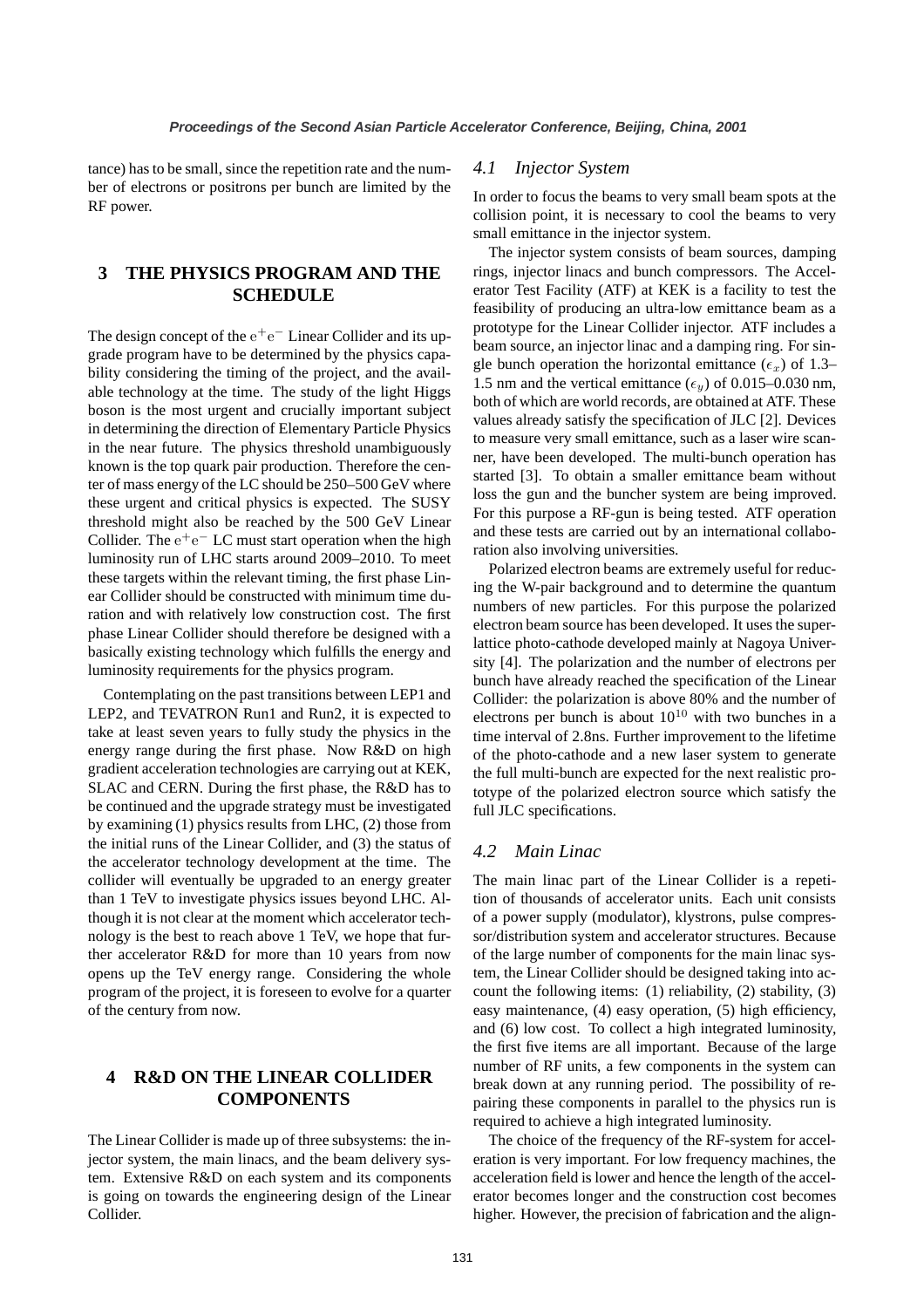ment tolerance of the accelerator structures (cavities) can be attained easily, since the single bunch transverse wake field is lower. For a higher frequency RF-system the accelerating gradient is higher and hence the total length of the main linac is shorter, while the tolerance of the alignment and the fabrication precision becomes harder to achieve.

The RF-frequency currently used for various electron linear accelerators is the S-band (2.8 GHz). The S-band technology was established about 40 years ago, and it has had a long experience in various electron linear accelerators, such as the 2 mile linac at SLAC, the Photon Factory (TRISTAN/KEKB injector linac) and the ATF injector linac at KEK. KEK is developing both X-band (11.4 GHz) and C-band (5.7 GHz) RF-systems for the main linac. Xband and C-band frequencies are four and two times higher, respectively, than the S-band frequency.



Figure 1: X-band PPM Klystron: The second PPMklystron designed by KEK has successfully achieved the output power of 73 MV with an efficiency of 54% and a pulse width of 1.4  $\mu$ .

The merits of the X-band are a high gradient and a high efficiency. To make the best use of these merits the high power RF-system as well as the precise machining and alignment of the accelerator structures are essential. Extensive R&D is therefore needed for each component and it has been carried out in close collaboration with Stanford Linear Accelerator Center and Protvino branch of Budker Institute of Nuclear Physics of Russia. The basic design of the X-band modulator based on the solid state switching device (IGBT) is completed, and the fabrication of the first module should start in 2002 [5]. The klystron with periodic permanent magnets (PPM) for a good energy efficiency has been developed. The second PPM-klystron designed by KEK has successfully achieved the output power of 73 MV with an efficiency of 54% and a pulse width of 1.4  $\mu$ s [6]. The third PPM klystron has already been designed. The X-band uses the DLDS (Delay Line Distribution System) for the pulse amplification. The pulses from klystrons are divided sequentially into shorter ones and are distributed to different accelerator structures to coincide with the timings of the beams. Since the pulses are merely distributed to the accelerator structures, the energy efficiency of the system is high [7]. As for the accelerator structures, the technology for the precise machining and bonding of the disks to form cavities has been developed at KEK [8]. The test on the damping of the higher-mode wake-field in these structures is being successfully performed at ASSET, SLAC. In the high power test of these structures at NLCTA, SLAC, it was found that the inner surfaces of the copper structures are damaged after a long operation. To understand and to overcome this problem, extensive studies are being carried out under the collaboration of KEK, SLAC and CERN [9]. For this purpose, several different types of the accelerator structures are being tested and some hints to solve the problem are being seen in these studies.



Figure 2: The concept of the Deley Line Distribution System (DLDS). This schematic diagram is for the simplest factor-2 DLDS. The current X-band design uses  $2\times2$ DLDS. To reduce the number of waveguides  $TE_{01}$  and  $TE<sub>02</sub>$  modes are fed into the same waveguide and each of the modes is extracted just before a coupler at an accelerator structure. Although DLDS is a quite complicated system, the power loss is small.

The C-band system is currently considered to be a realistic back-up for the X-band system, since the technology is more conservative. It is a relatively small technological extension to go from the S-band system to the C-band system. To make the system simple and reliable, several novel ideas have been invented and applied to the components. The modulator uses the inverter power supply for filling the energy into the L-C chain and a conventional thyratron switch for the pulse generation [10]. The C-band klystron has already satisfied the specification of 500 GeV LC, and the long term stability was tested with the modulator a few years ago [11]. A simple but novel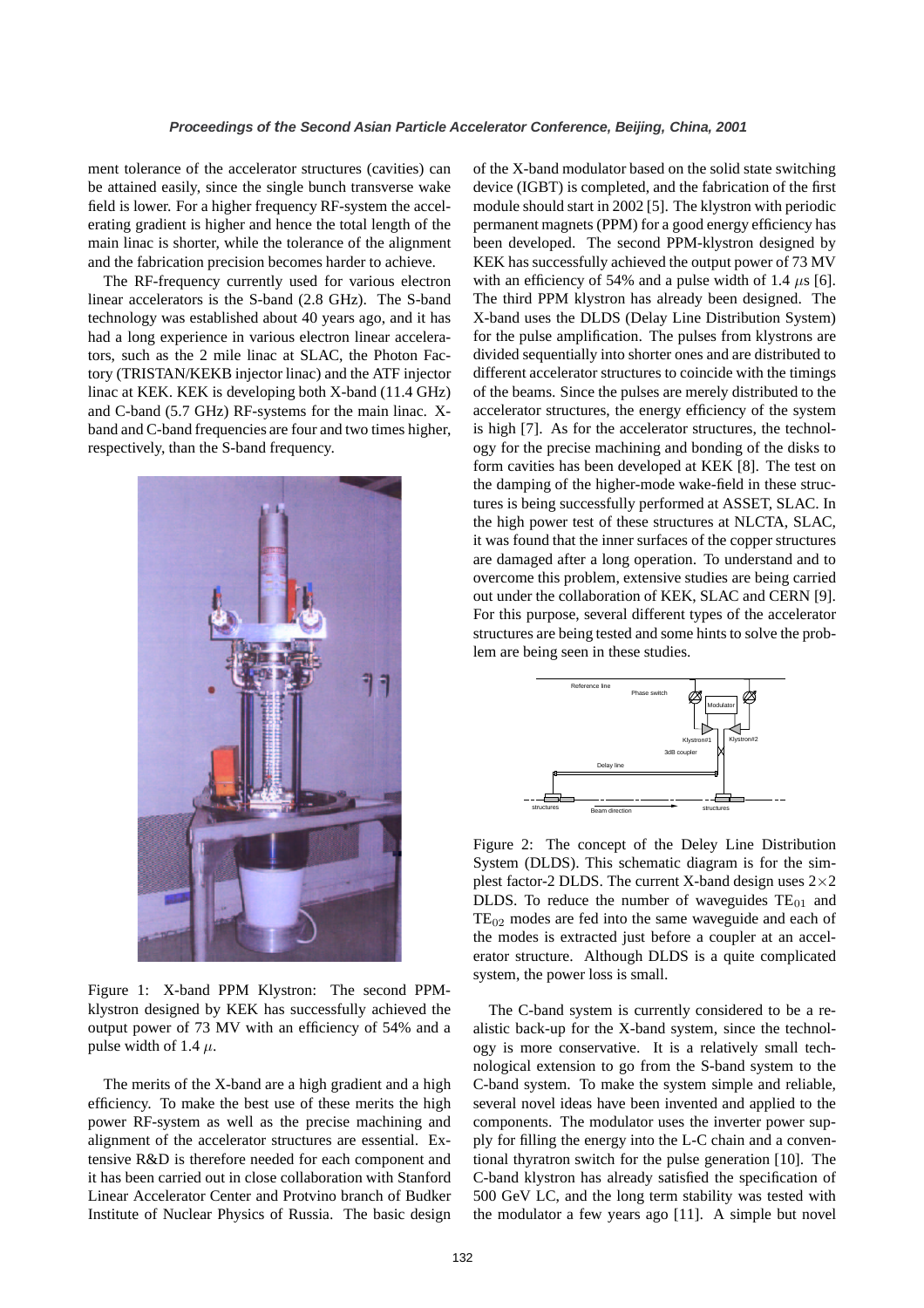pulse compressor, which improves the pulse height by a factor of 3.5 to 4, was developed and the principle of operation was proven in the low power test [12]. The high power test of the pulse compressor will soon be done at KEK. The accelerator structures, the so-called choke-mode cavities, in which the problematic transverse wake-field is absorbed locally inside the structures, was also developed at KEK [13]. The wake-field absorption was successfully tested at ASSET of SLAC. The design of the C-band accelerator structure takes into account the results of extensive high power tests on the S-band structures. Nevertheless the actual high power test and beam acceleration test of the whole unit of the C-band RF-system will be performed at the SCSS (SPring-8 Compact SASE Source) project<sup>3</sup>. Seeing that the components of the C-band main linac system already satisfy the 500 GeV LC specifications, the second phase R&D on mass-production and cost reduction have started. Civil engineering (tunnel, accelerator installation, electricity and cooling water supply) is also studied based on these working components.

To strengthen and to widen the technology of the main linac system, it is crucial to develop both X-band and Cband RF-systems in parallel. Since both designs use the warm accelerator structures, a common design and development of components such as the modulator are feasible, and this will contribute to the efficient execution the project. Both of the RF-systems are vital in order to meet the requirement of urgency as well as the long term plan of the important physics programs.

#### *4.3 Beam Delivery System*

The electron and positron beams from main linacs are delivered to the final focus system, where they are squeezed to have a small cross section and they finally collide with each other. At the collision point of the Linear Collider the beams are focused to a tiny size  $(\sigma_x^*$  $x^*/\sigma_y^* = 200-$ 300 nm / 2.5–5 nm). Such a small beam size and the accurate beam position have to be measured and controlled. A series of tests on focusing the beam and measuring its size was performed by an international collaboration at FFTB (Final Focus Test Beam) in SLAC. For these tests the laser-Compton interferometer (Shintake-monitor) was developed at KEK and the tiny beam size was measured successfully [15]. The cavity type of the nanometer beam position monitor (cavity BPM) was also developed at KEK [16]. Therefore the basic instruments to measure the beam size and position already exist. Recently, there was a new idea on the design of the final focus system at SLAC. The design is based on a short length optics, and the length

is almost independent of the beam energy.

#### *4.4 Site Studies*

For a stable operation of the Linear Collider, the alignment of the accelerator structures is essential. The selection of a site with an acceptable level of ground motion and the development of a suitable alignment feed-back system are crucial for this purpose. Mountain ranges of stable granite rock are ideal considering the ground motion. There are several such candidate sites in Japan. These mountain ranges of granite rocks are quite stable even under big earthquakes. Preliminary site studies have been performed since 1993. From the summer of 2000, a new site study group was formed. Since then they have been studying the scientific and technological requirements of the site, such as the ground motion, the electricity and cooling water supplies, recent developments on tunnelling technology, the access to the site, as well as the sociological issues. The first report has been completed after one year of work. The second site study group was formed and they started evaluating several candidate sites after the first screening.

# **5 REASONS WHY THE ASIAN REGION NEEDS THE LINEAR COLLIDER**

BEPC, KEKB and other accelerator-based Particle Physics in Asia have demonstrated the maturity of accelerator technology and High Energy Physics in this region. The economy, the science and the technology are growing rapidly. The immediate next step for us is to establish a new scheme for stronger collaboration and to create Asian laboratories that are open to all Asian and world scientists. Now we are confident that the time is ripe to go forward in this direction. In the past we only had TRISTAN as the energyfrontier machine in this region. It is a natural consequence for us, therefore, that we construct the next energy-frontier machine, the JLC electron-positron collider, in Asia.

### **6 REFERENCES**

- [1] ACFA Linear Collider Working Group, '*Particle Physics Experiment at JLC*', August 2001
- [2] J. Urakawa et al., '*Experimental Results and Technical Research and Development at ATF(KEK)*', in Proceedings of EPAC2000, 2000
- [3] K. Kubo et al., '*Recent Progress in Accelerator Test Facility at KEK*', in Proceedings of HIAC2001, 2001
- [4] T. Nakanishi et al., Phys. Lett. A158(1991)345 K. Togawa et al., Nuc. Inst. Method A414(1998)431
- [5] M. Akemoto et al., '*Solid-State Klystron Modulator for JLC*', in Proceedings of PAC2001, 2001
- [6] Y.H. Chin et al., '*X-band PPM Klystron Development for JLC*', in Proceedings of PAC2001, 2001
- [7] H. Mizuno et al., '*A New RF Power Distribution System for Xband Linac Equivalent to an RF pulse Compression Scheme of Factor 2* n in Proceedings of LINAC94, 1994

<sup>3</sup>The SCSS project was approved by the Japanese government in 2001. The aim of the project is to construct a compact X-FEL facility. The Cband technology developed for the Linear Collider and the SASE (Self-Amplification of Spontaneous Emission) is planned to be used [14]. The undulator is installed inside the beam pipe aiming for very small magnet gaps to achieve an excellent coherence of the X-ray beam. The first step is to achieve the wave length of around 10 nm (water window) for studies on structural biology.